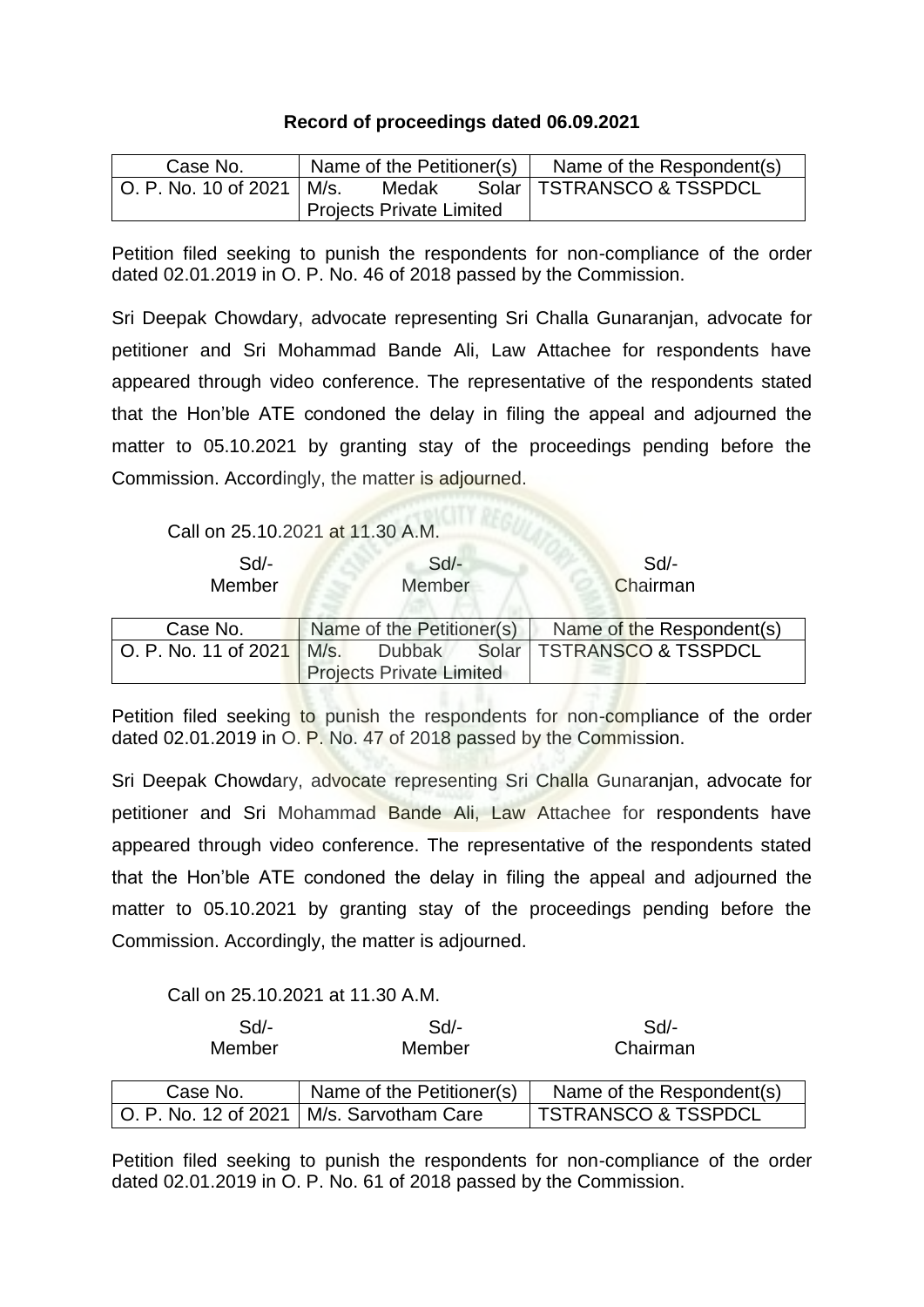Sri Deepak Chowdary, advocate representing Sri Challa Gunaranjan, advocate for petitioner and Sri Mohammad Bande Ali, Law Attachee for respondents have appeared through video conference. The representative of the respondents stated that the Hon'ble ATE condoned the delay in filing the appeal and adjourned the matter to 05.10.2021 by granting stay of the proceedings pending before the Commission. Accordingly, the matter is adjourned.

## Call on 25.10.2021 at 11.30 A.M.

| $Sd$ -<br>Member     | Sd<br>Member                             | Sd<br>Chairman            |
|----------------------|------------------------------------------|---------------------------|
| Case No.             | Name of the Petitioner(s)                | Name of the Respondent(s) |
| I. A. No. 13 of 2019 | M/s. VBC Ferro Alloys   TSSPDCL & SE (O) |                           |
| ın                   | Limited                                  | <b>Sangareddy TSSPDCL</b> |
| O. P. No. 4 of 2013  |                                          |                           |

Application filed seeking revisiting the conditions stipulated in the retail supply tariff order for FY 2013-14 for category of HT-I (B) consumers.

Sri Deepak Chowdary, Advocate representing Sri Challa Gunaranjan, Advocate for applicant and Sri Mohammad Bande Ali, Law Attachee for respondents have appeared through video conference. The advocate representing the counsel for applicant has sought further time to make submissions in the matter, as the pleadings have already been completed with the filing of common rejoinder on 04.09.2021. The representative of the respondents also sought time to make submissions in the matter, as he has received the rejoinder only the other day. Accordingly, the matter is adjourned but it is made clear that no further adjournment will be given in the matter.

## Call on 25.10.2021 at 11.30 A.M.

| Sd/-   | Sd     | Sd/-     |
|--------|--------|----------|
| Member | Member | Chairman |

| Case No.                                    | Name of the Petitioner(s)                           | Name of the Respondent(s) |
|---------------------------------------------|-----------------------------------------------------|---------------------------|
| I. A. No. 14 of 2019<br>O. P. No. 4 of 2012 | M/s. VBC Ferro Alloys   TSSPDCL & SE (O)<br>Limited | Sangareddy TSSPDCL        |

Application filed seeking revisiting the conditions stipulated in the retail supply tariff order for FY 2012-13 for category of HT-I (B) consumers.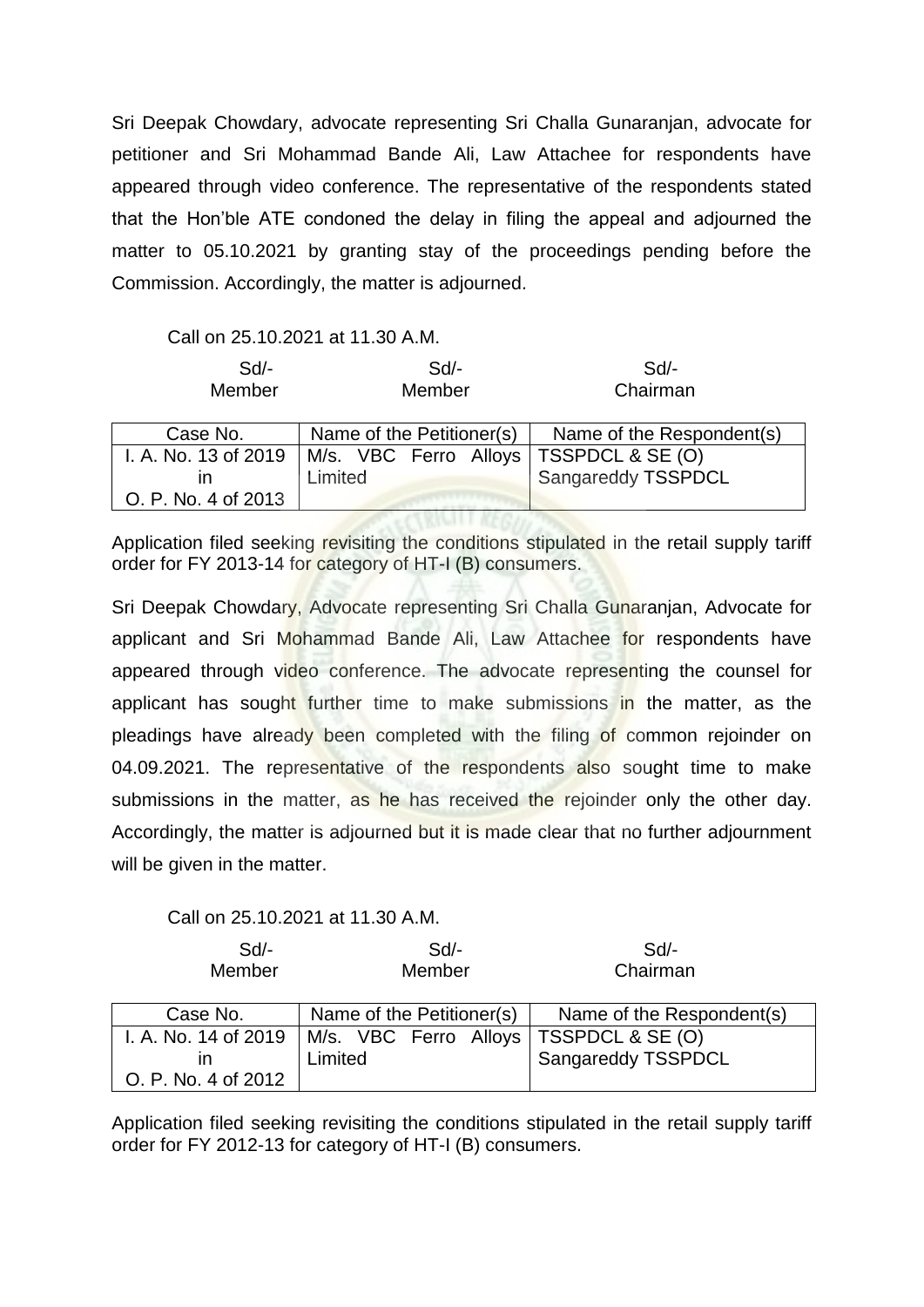Sri Deepak Chowdary, Advocate representing Sri Challa Gunaranjan, Advocate for applicant and Sri Mohammad Bande Ali, Law Attachee for respondents have appeared through video conference. The advocate representing the counsel for applicant has sought further time to make submissions in the matter, as the pleadings have already been completed with the filing of common rejoinder on 04.09.2021. The representative of the respondents also sought time to make submissions in the matter, as he has received the rejoinder only the other day. Accordingly, the matter is adjourned but it is made clear that no further adjournment will be given in the matter.

Call on 25.10.2021 at 11.30 A.M.

| $Sd$ -<br>Member          | Sd<br>Member              |  | $Sd$ -<br>Chairman          |
|---------------------------|---------------------------|--|-----------------------------|
|                           |                           |  |                             |
| Case No.                  | Name of the Petitioner(s) |  | Name of the Respondent(s)   |
| I. A. (SR) No. 28 of 2019 | M/s. VBC Ferro Alloys     |  | <b>TSSPDCL &amp; SE (O)</b> |
| ın                        | Limited                   |  | Sangareddy TSSPDCL          |
| O. P. No. 21 of 2017      |                           |  |                             |

Application filed seeking revisiting the conditions stipulated in the retail supply tariff order for FY 2018-19 for category of HT-I (B) consumers.

Sri Deepak Chowdary, Advocate representing Sri Challa Gunaranjan, Advocate for applicant and Sri Mohammad Bande Ali, Law Attachee for respondents have appeared through video conference. The advocate representing the counsel for applicant has sought further time to make submissions in the matter, as the pleadings have already been completed with the filing of common rejoinder on 04.09.2021. The representative of the respondents also sought time to make submissions in the matter, as he has received the rejoinder only the other day. Accordingly, the matter is adjourned but it is made clear that no further adjournment will be given in the matter.

Call on 25.10.2021 at 11.30 A.M.

| $Sd$ -<br>Member     | $Sd$ -<br>Member          | Sd/-<br>Chairman                                  |
|----------------------|---------------------------|---------------------------------------------------|
| Case No.             | Name of the Petitioner(s) | Name of the Respondent(s)                         |
| O. P. No. 27 of 2021 |                           | M/s. Paramount Minerals   TSSPDCL, its CGM (IPC & |
|                      | & Chemicals Limited       | RAC) & TSPCC                                      |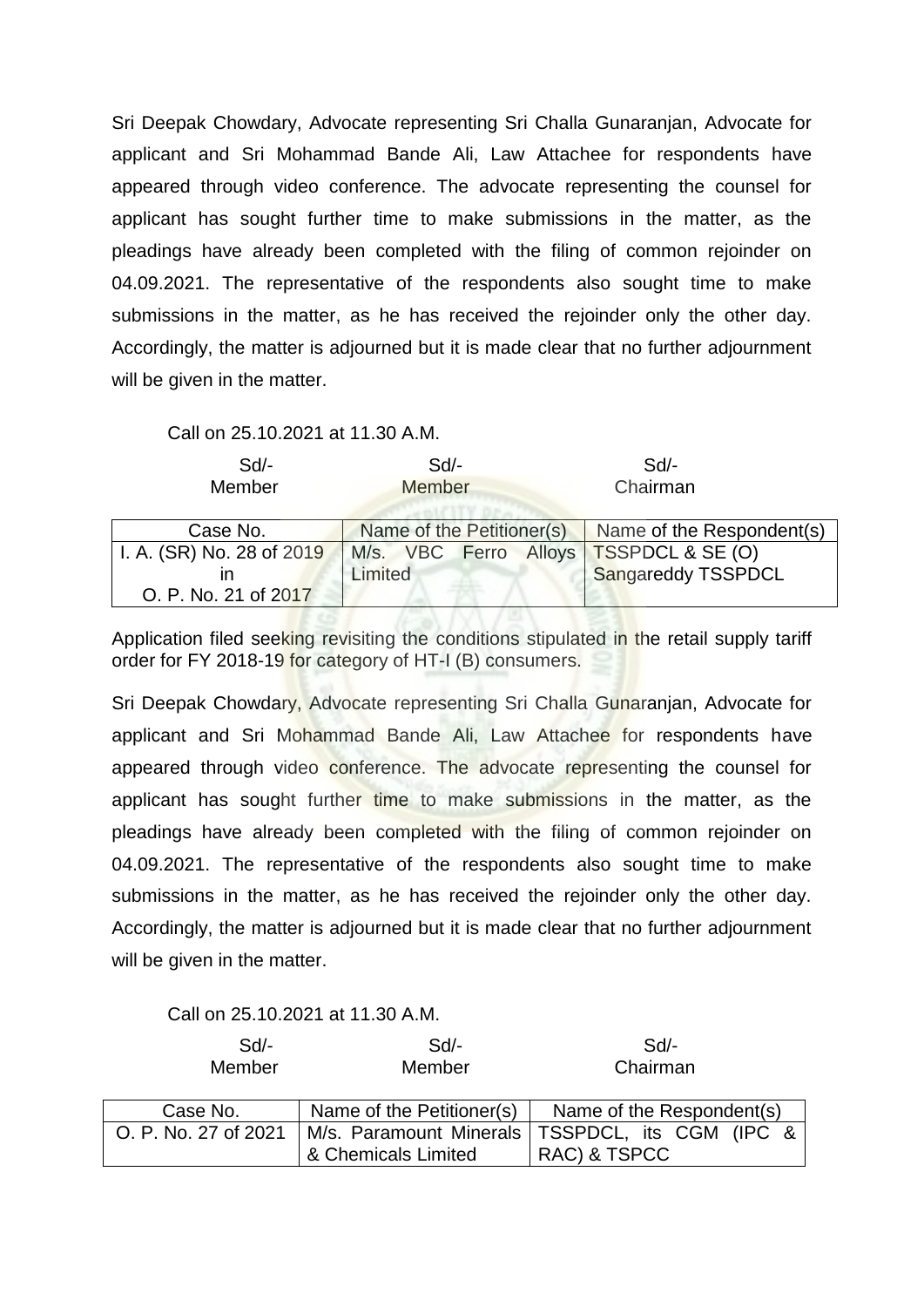Petition filed seeking extension of SCOD and consequently reimbursement of the penalty.

Sri Deepak Chowdary, advocate representing Sri Challa Gunaranjan, advocate for petitioner and Sri. Mohammad Bande Ali, Law Attachee, for the respondents have appeared through video conference. The advocate representing the counsel for petitioner stated that the matter is covered by the orders of the Commission, however, another date may be given for arguing the matter. The representative of the respondents also sought adjournment of one week to make submissions in the matter. Accordingly, the matter is adjourned.

Call on 25.10.2021 at 11.30 AM.

| $Sd$ -                   | $Sd$ -                    | $Sd$ -                    |
|--------------------------|---------------------------|---------------------------|
| Member                   | <b>Member</b>             | Chairman                  |
|                          |                           |                           |
| Case No.                 | Name of the Petitioner(s) | Name of the Respondent(s) |
| O. P. (SR) No. 8 of 2021 | M/s. Sneha Renewable      | Prl. Secretary to GoTS,   |
|                          | Energies Ltd.             | Energy Dept., TSSPDCL &   |
| I. A. (SR) No. 9 of 2021 |                           | <b>TSTRANSCO</b>          |

Petition filed seeking directions to enter into PPA by fixing tariff at Rs. 5/- per unit..

I. A. filed seeking interim directions to purchase power from the petitioner on payment of average pooled purchase costs till the disposal of the petition.

Ms. P. Lakshmi, advocate for petitioner has appeared through video conference and stated that she has to file some citations in respect of the matter. She also stated that due to demise of her uncle, she is not ready to argue the matter today and therefore, the matter may be adjourned to some other day. Accordingly, the matter is adjourned.

| Call on 25.10.2021 at 11.30 A.M. |        |          |
|----------------------------------|--------|----------|
| Sd                               | Sd/-   | $Sd/-$   |
| <b>Member</b>                    | Member | Chairman |

| Case No. | Name of the Petitioner(s)                    | Name of the Respondent(s)      |
|----------|----------------------------------------------|--------------------------------|
|          | O. P. No. 26 of 2021   M/s. MSN Laboratories | <b>TSSLDC, TSTRANSCO &amp;</b> |
|          | <b>Private Limited</b>                       | <b>TSSPDCL</b>                 |

Petition filed seeking no objection certificate for procurement of power under STOA.

Sri S. Ravi, senior advocate representing Sri. Uma Shankar, advocate for petitioner, Sri Y. Rama Rao, advocate for respondent Nos. 1 and 2 and Sri Mohammad Bande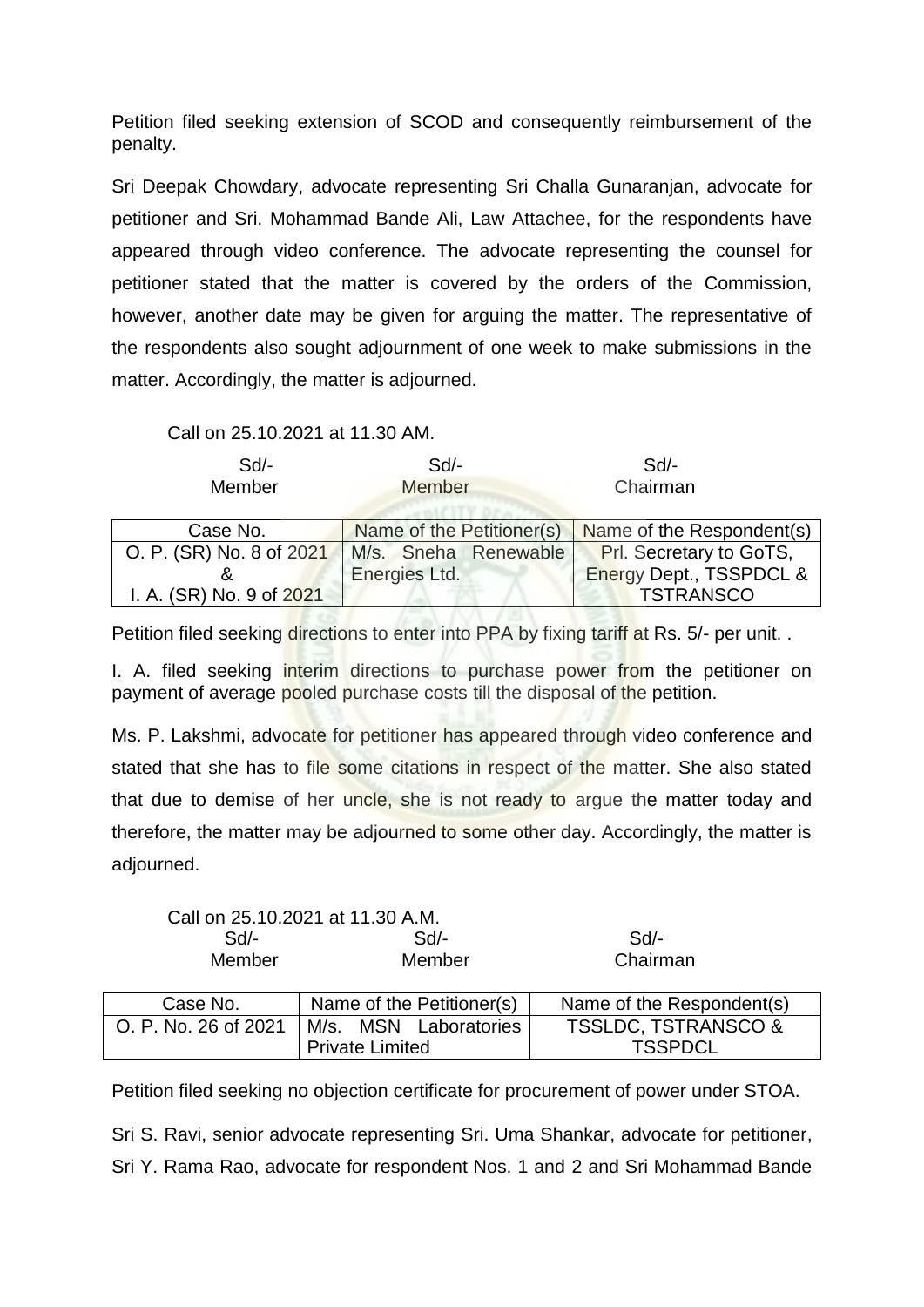Ali, Law Attachee for respondent No. 3 have appeared through video conference. The senior counsel for petitioner stated that the matter is before the Commission in respect of the proceedings communicated in April, 2021 with regard to open access and the issue is covered by the orders of the Commission. The representative of the respondents stated that he is not ready with the matter and it may be adjourned by 10 days. Since the parties are ready with the submissions but for some time required by them as sought by the respondents, the matter is adjourned.

| Call on 27.09.2021 at 11.30 AM. |                           |                           |                           |
|---------------------------------|---------------------------|---------------------------|---------------------------|
| Sd                              | $Sd$ -                    |                           | Sd                        |
| Member                          | Member                    |                           | Chairman                  |
|                                 |                           |                           |                           |
| Case No.                        |                           | Name of the Petitioner(s) | Name of the Respondent(s) |
| O. P. No. 8 of 2021             | M/s. Singareni Collieries |                           | <b>TSDISCOMS</b>          |
|                                 |                           | <b>Company Limited</b>    |                           |

Petition filed seeking resolution of disputes regarding billing u/s. 86 (1) (f) of the Act, 2003.

Sri G. Brahmananda Rao, advocate representing Sri. P. Shiva Rao, counsel for petitioner and Sri. Mohammad Bande Ali, Law Attachee for the respondents have appeared through video conference. The advocate representing the counsel for petitioner stated that the matter is coming for reply arguments of the petitioner. However, the counsel needs some more time to file additional documents before the submissions are made in the matter. Accordingly, he requested for adjourning the matter by a month. The representative of the respondents stated that the other representative in the matter is unable to attend the hearing being out of station and as such, time may be granted to make submissions in the case. Considering the request of the parties and the specific request that the matter may be posted in November, 2021, the same is adjourned.

|  |  | Call on 01.11.2021 at 11.30 AM. |
|--|--|---------------------------------|
|--|--|---------------------------------|

| Sd/-   | Sd/-   | Sd/-     |
|--------|--------|----------|
| Member | Member | Chairman |

| Case No.                                                     | Name of the Petitioner(s) $\vert$ |  |  | Name of the Respondent(s) |
|--------------------------------------------------------------|-----------------------------------|--|--|---------------------------|
| O. P. No. 25 of 2021   M/s. Singareni Collieries   TSDISCOMs |                                   |  |  |                           |
|                                                              | Company Ltd.                      |  |  |                           |

Petition filed seeking adjudication on the secondary billing disputes for FY 2016-19 for 2 X 600 MW Jaipur project.